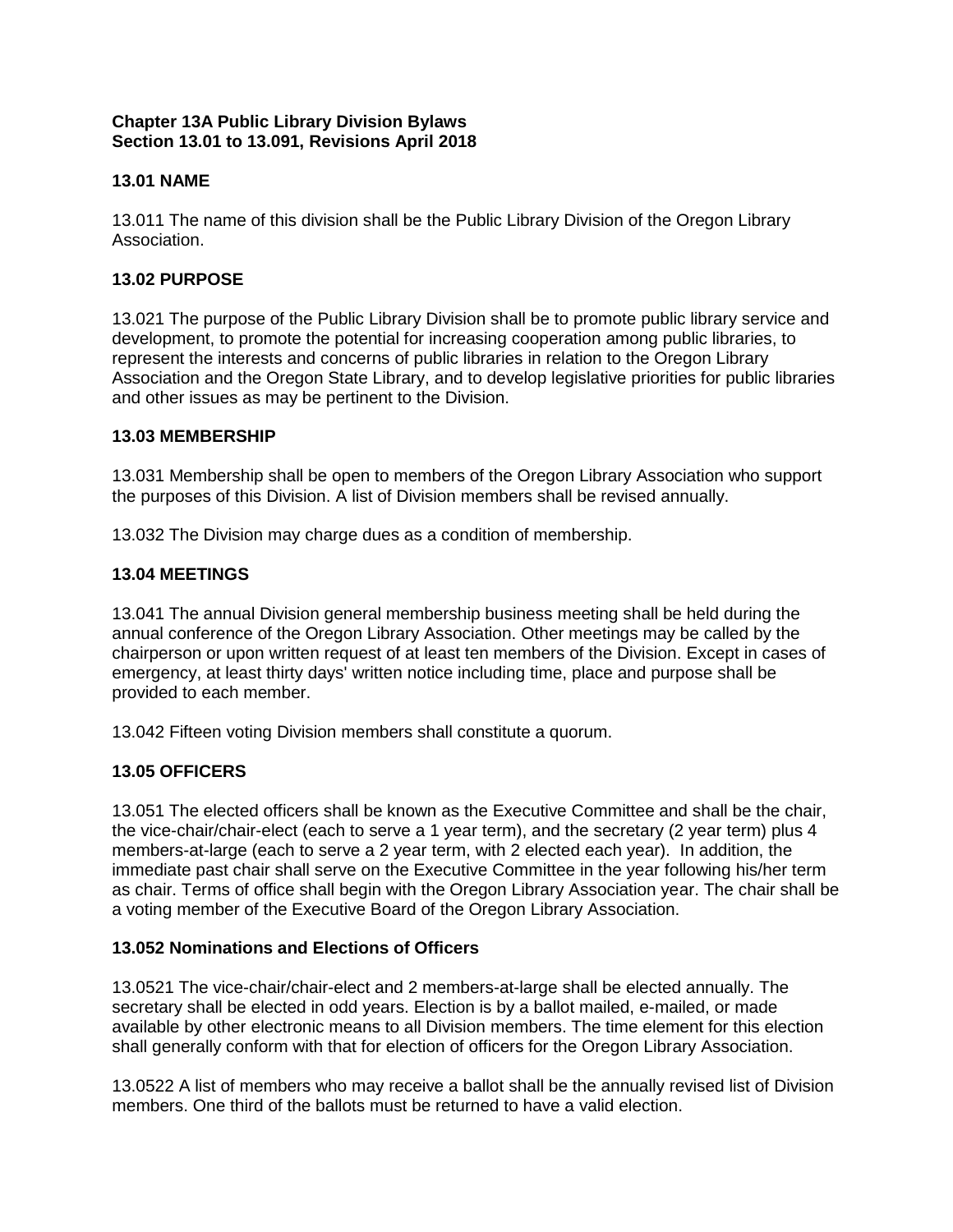13.0523 Procedures for conducting elections, including qualifications for candidacy, nominated candidates, and deadlines for the ballot shall be governed by Bylaw 2 of the Oregon Library Association.

13.0524 Member-at-large positions 1 and 2 shall be nominated and take office in odd-numbered years. Member-at-large positions 3 and 4 shall be nominated in and take office in evennumbered years.

### **13.053 Duties of the Chair**

13.0531 Chairs all meetings of the Division and the Executive Committee.

13.0532 Assumes responsibility for the general direction and program planning of the Division. Is a voting member of the Executive Board of the Oregon Library Association.

13.0533 Manages expenditure of budgeted funds. Submits all bills and receipts to the Oregon Library Association treasurer as appropriate.

13.0534 Is responsible for Division input to various Oregon Library Association committees as appropriate.

13.0535 Produces the annual ballot, together with a nominating committee, for election of the vice-chair/chair-elect, a secretary (in odd years), and 2 members-at-large.

13.0536 Reports on Division activities at meetings of the Executive Board of the Oregon Library Association and represents the Division in Executive Board activities. Reports to Division members at all meetings of the Division.

13.0537 Leads and manages projects. Establishes committees as needed, appoints their members, and keeps records of committee activities.

13.0538 Works with the vice-chair/chair-elect in preparation for assuming the responsibility as chair.

13.0539 Maintains the Division membership list, revised annually. Provides information to members, to the OLA Hotline editor, and to other media as appropriate.

13.05310 Maintains complete records of past and present Division activities. Provides materials of historical value to the Oregon Library Association archives.

13.05311 Ensures annual review of PLD standards.

#### **13.054 Duties of the Vice-Chair/Chair-elect**

13.0541 Assumes the office of chair after one year as vice-chair.

13.0542 Attends all meetings of the Division and Executive Committee and chairs meetings of the Division and Executive Committee in the absence of the chair.

13.0543 Becomes familiar with the constitution, bylaws, policies, and procedures of the Division and the Oregon Library Association.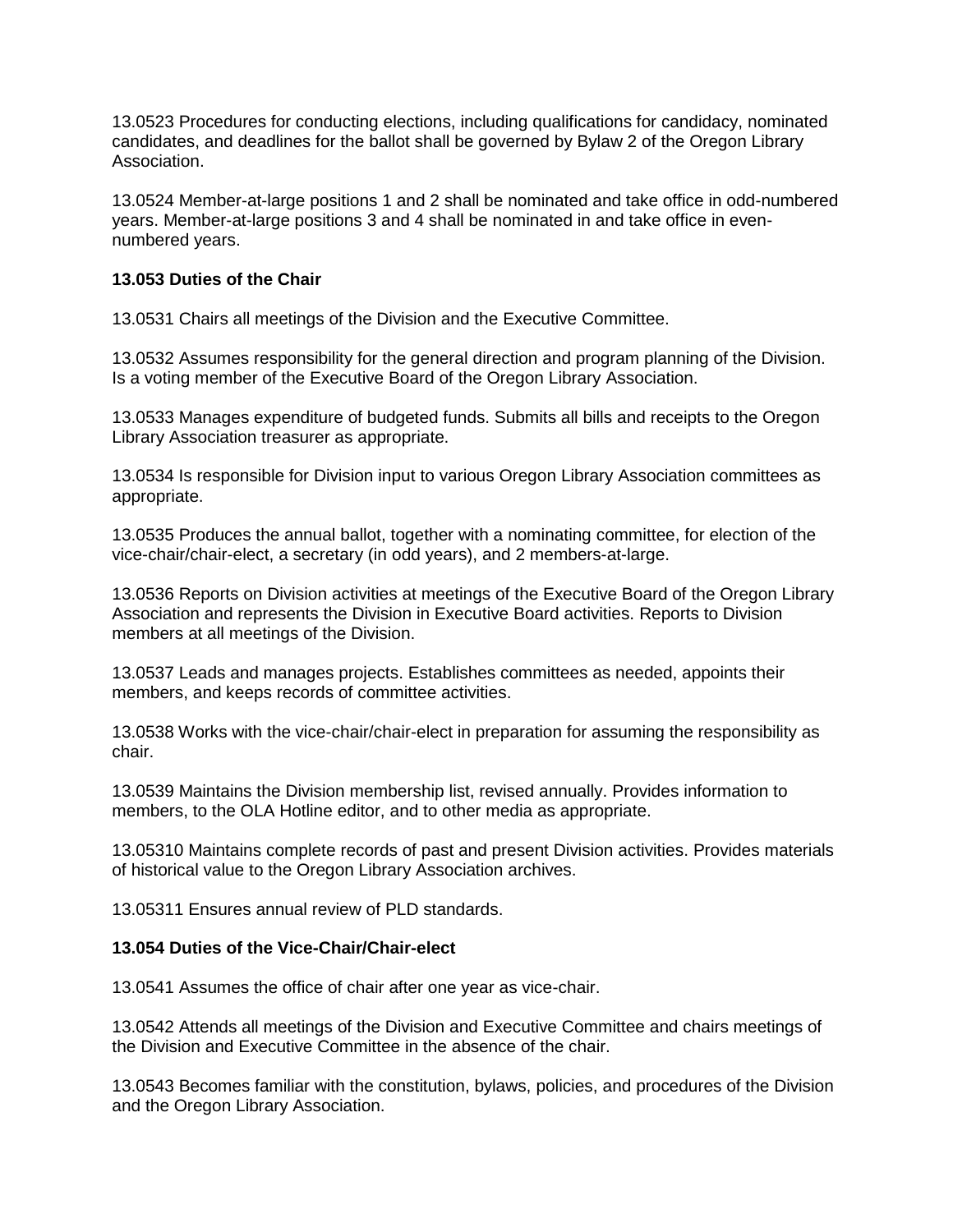13.0544 Assists the chair. Serves on committees as appointed by the chair. Is responsible for tasks and duties as determined by the chair. Leads and manages projects as assigned.

### **13.055 Duties of the Secretary**

13.0551 Attends all meetings of the Division and Executive Committee and takes minutes. Submits minutes to the chair for inclusion in records of the Division.

13.0552 Assumes other related duties as assigned by the chair. Leads and manages projects as assigned.

#### **13.056 Duties of the Members-at-Large**

13.0561 Attends all meetings of the Division

13.0562 Attends all Executive Committee meetings of the Division to provide assistance in setting goals and doing program planning for the Division. Leads and manages projects as assigned.

#### **13.057 Vacancies**

13.0571 If the office of chair is vacated by resignation, death, or incapacity, the vice-chair/chairelect shall fill out the remainder of the term and his/her own term.

13.0572 If both offices of chair and vice-chair/chair-elect are vacated by resignation, death, or incapacity, a chair shall be appointed by the president of the Oregon Library Association, and the new chair shall hold a ballot to elect a new vice-chair/chair-elect.

13.0573 If the office of secretary is vacated by resignation, death, or incapacity, the chair shall hold a ballot to elect a new officer.

13.0574 If the office of member-at-large is vacated by resignation, death, or incapacity, the chair shall hold a ballot to elect a new member-at-large.

#### **13.06 EXECUTIVE COMMITTEE**

13.061 The chair, vice-chair/chair-elect, the secretary and 4 members-at-large shall be voting members of the Executive Committee.

13.062 The outgoing chair shall be a non-voting member of the Executive Committee for one year.

13.063 The Executive Committee shall have the authority to act for the Public Library Division between its business meetings, to set goals and do program planning, to schedule meetings and to make recommendations to the Public Library Division and to the Oregon Library Association.

13.064 The Executive Committee shall meet during the annual conference of the Oregon Library Association and at least one other time during the year. Additional meetings may be called by the chair.